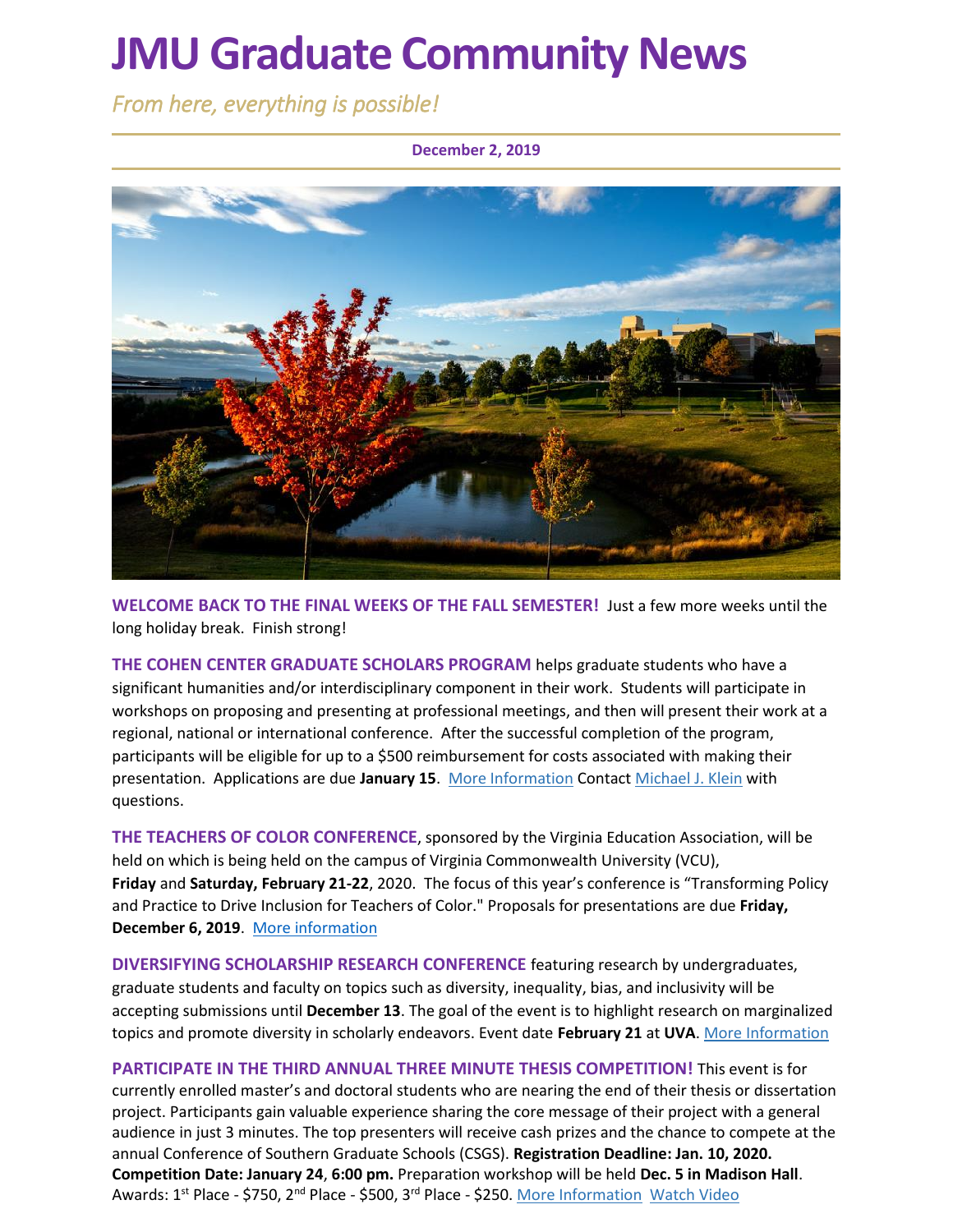**NOMINATE A WOMAN OF DISTINCTION.** Who is a woman of distinction? She is a woman who inspires us through her dedication and innovation; her exemplary leadership and mentoring; her commitment to enhancing gender equity and inclusion. A woman who possesses passion for the people and places making up her everyday life, who breathes life and energy into our community. Is there a woman like this in your life? Then nominate her for the 2019 Woman of Distinction Award! There are four nomination categories for the award: Instructional Faculty, A&P Faculty, Staff, and Students. **Submission deadline: February 3, at 9:00 am.** [More information](https://www.jmu.edu/diversity/programs-and-events/Woman-of-Distinction-Award.shtml)

**NEED A GRADUATE ASSISTANTSHIP OR A JOB?** There are currently 4 Graduate Assistantships, 39 Student Positions and 7 wage positions posted on JMU Joblink. Most positions are open to full-time graduate students from all programs who have appropriate experiences and interest. [More Information](https://joblink.jmu.edu/)

**IN NEED OF FOOD FOR YOUR PANTRY, LUNCH OR DINNER?** The GSA, in conjunction with Campus Kitchen, reminds you that food is delivered to The Grad Lounge each Tuesday and Thursday. JMU's Campus Kitchen recovers food and connects it to people who need it. **Please provide your own Ziploc or other bag for transporting perishables.** "Like" [JMU's GSA on Facebook](https://www.facebook.com/JMUGSA/) to get updates on deliveries



**GSA NEWS** Congratulations to our November Trivia winners! "Gastro-intentional-distress", made up of Jack Doss, Sarah Brown, Morgan Rhodes and Malia Gardner, all from the biology graduate program! Thank you to everyone who came to our events this semester, we can't wait to see you all next semester!"

# Upcoming Events

### **THE FORBES CENTER PRESENTS:**

- **JMU Jazz Ensemble and Jazz Band**, The JMU Jazz Ensemble and Jazz Band, along with JMU jazz faculty guest artists, will perform classic recordings by Nat King Cole. **December 3 at 8pm.**
- **Dancescapes** Featuring JMU's Virginia Repertory Dance Company, Thu-Sun, **Dec. 5-8**, Mainstage.
- **JMU Chamber Orchestra**, Thursday, **December 5,** Recital Stage.
- **JMU Treble Chamber Choir and University Choruses**, Thursday, **December 5**, Concert Hall.
- **Holidayfest: The Gift** Sat-Sun, **December 7-8**, Concert Hall.

[More Information](https://jmuforbescenter.com/) about Forbes Center Performances.

**QUAD LIGHTING CEREMONY** Join us for the "Quad Lighting", a JMU annual tradition, **Thursday, December 5, 6-7pm**.

**COOKING WITH SEASONAL PRODUCE** In this class participants will learn about a seasonal produce item specific to that month and cook a recipe using this item. UREC Demo Kitchen, room 129A, **Thursday, December 5 from 6:30-7:30 pm**. Reservation Required. [More Information](https://ems.jmu.edu/MasterCalendar/EventDetails.aspx?EventDetailId=706711)

**THE JMU BLUESTONES FALL CD RELEASE CONCERT Saturday, December 7, 6:30-10:00 pm,** Festival Ballroom A. [More Information](https://ems.jmu.edu/MasterCalendar/EventDetails.aspx?EventDetailId=697091)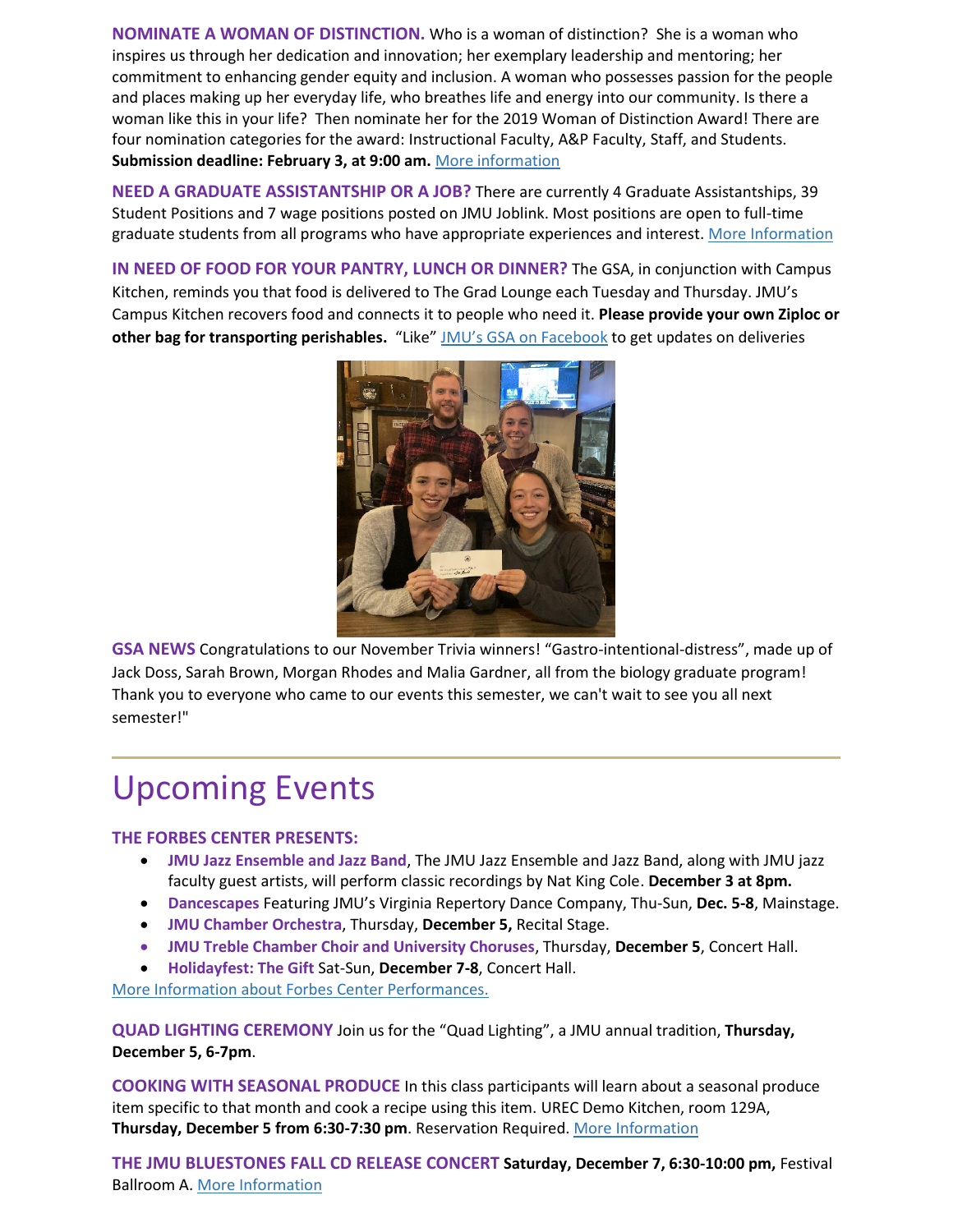**PARTNERS IN PARENTING,** a new monthly speaker series, developed by the Department of Psychology, provides education and connections for parents, focusing on a different theme each month. This group will meet the second Sunday of each month throughout the academic year, 6-7 pm. The next meeting, "Essential Life Skills Every Child Needs", is **Sunday, Dec. 8 at 6 pm,** in the Student Success Center, room 4044. For email updates please contact Natalie Kerr at [kerrna@jmu.edu.](mailto:kerrna@jmu.edu)

**THE GRADUATE SCHOOL DECEMBER COMMENCEMENT CEREMONY Friday, December 13, 7:00 pm,** Convocation Center. We recommend attendees and guests download the free **JMU GRAD** app, available within Apple and Google Play stores. The app contains frequently asked questions and maps. [More information](https://www.jmu.edu/commencement/)

**[ADDITIONAL CAMPUS EVENTS](https://www.jmu.edu/events/)**

### Downtown Calendar

**SANTA RUN, WALK, 'N ROLL.** Be a Claus for a Cause at The ARC of Harrisonburg and Rockingham's second annual event. This inclusive fun run will take place Friday December 6, 2019 and includes Santa suits for adults and elf ears for children. Run, walk, or roll (wheelchairs and strollers encouraged!) half a mile through downtown Harrisonburg right before the Harrisonburg Holiday Parade, Friday, December 6, 5-7 PM. [More information](https://www.facebook.com/events/1602227866586603/)

**HOLIDAY PARADE!** Celebrate the holiday season, local style, by watching the Holiday Parade along Main Street, from Gay to City Hall, on December 6, 7 PM.[More information](https://www.harrisonburgva.gov/holiday-parade)

**ANNUAL WEIHNACHTSMARKT** Traditionally held in Germany and known for food, drinks, and seasonal hand crafted items perfect for the holiday season. **Blue Stone Vineyard** is hosting their 2019 market, meant to highlight local crafts and artisans. The day will feature Glühwein (mulled wine) made with our Crooked and Weedy! **Saturday, December 7, 11am – 5pm**. [More Information](https://www.bluestonevineyard.com/event-calendar.html)

**WREATH WORKSHOP** The holidays are coming! We are so excited to announce that Amanda Tutwiler and her team from Sparrow's Flowers will be here again this year downstairs in The Granary to walk you through the steps on how to design a one of a kind holiday wreath! Amanda will provide all the supplies needed including different types of greenery, decorative accents, and ribbon. **Valley Pike Farm Market, Saturday, December 7, 3:00-5:00pm.** [More Information](https://www.eventbrite.com/e/wreath-workshop-3-tickets-73340303823?aff=ebdssbdestsearch)

**NOTHIN' FANCY BLUEGRASS BAND** will perform at **Court Square Theater, Sat. December 7, 7-9pm**. They have released 11 full length albums, while continuing to perform at festivals all across the United States, Canada and Norway, including the Ryman Auditorium in Nashville, TN, The Lincoln Center in New York City, and the Birchmere in Alexandria, Virginia. [More Information](https://www.valleyarts.org/performances)

**FREE PICTURES WITH SANTA** Come have your family's picture taken with Traditional Santa at **Rockingham Cooperative,** 1044 S. High Street in Harrisonburg, **Friday, December 13, 3-6pm and Saturday, December 14, 10am-4pm.**

**WINTER WONDERFEST AND COOKIE TOUR ARE BACK** Browse downtown shops & festivities and make plans to stop at every location on the tour to build your own plate of locally-made holiday cookies. Join us for the sweetest tour of Downtown on **Saturday, December 14, 10am-4pm**. [More Information](https://downtownharrisonburg.org/winterwonderfest/) and Tickets for [Cookie Tour](https://www.eventbrite.com/e/downtown-harrisonburg-cookie-tour-2019-tickets-79368488285)

**WINTER MAGIC TEA Heritage Bakery & Café** offers monthly tea on Sunday at 12pm, 1pm, 2pm or 3pm. Choose from four different tea packages and many tea options. Next Tea Sunday is **December 22** [More Information and Reservations](https://www.heritagebakes.com/sunday-tea/)

**[MORE HARRISONBURG AREA EVENTS](https://www.visitharrisonburgva.com/calendar-of-events/)**

# Graduate School Dates & Deadlines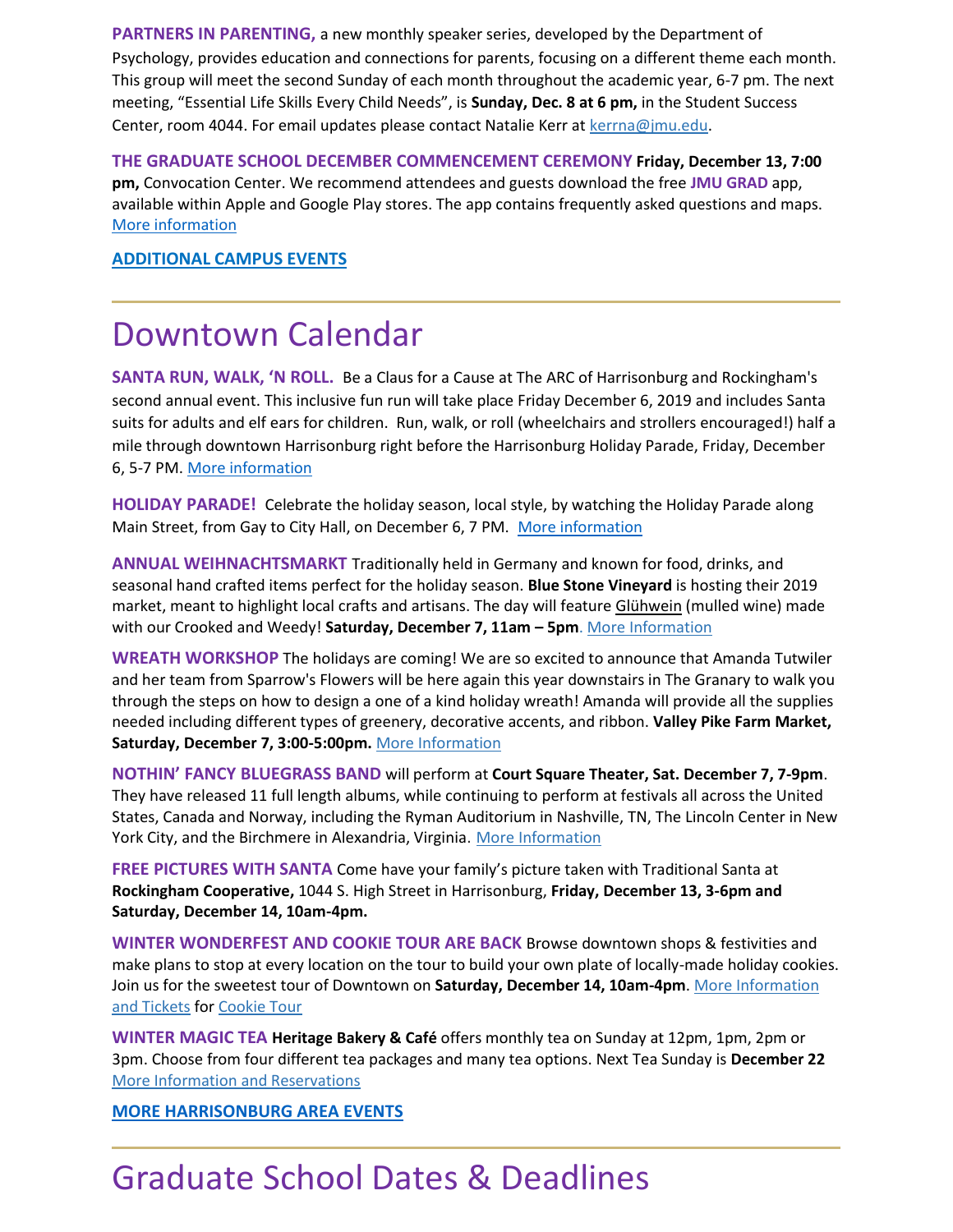| Deadline for students to submit coursework to faculty for removal of incomplete<br>grades from Spring & Summer 2019 | 12/2/19              |
|---------------------------------------------------------------------------------------------------------------------|----------------------|
| Deadline for Faculty to Submit Grade Changes for Removal of Incomplete Grades                                       |                      |
| from Spring & Summer 2019                                                                                           | 12/6/19              |
| Semester/2 <sup>nd</sup> Block<br><b>Classes End</b>                                                                | 12/6/19              |
| <b>Final Exams</b><br>Semester/2 <sup>nd</sup> Block                                                                | 12/7/19-12/13/19     |
| <b>Course Completion Deadline</b>                                                                                   | 12/13/19             |
| The Graduate School December Commencement Ceremony - Convocation<br>Center                                          | 12/13/19<br>at 7 pm  |
| Semester and 2 <sup>nd</sup> Block (8W2) Grading Deadline for faculty                                               | $12/16/19$ at<br>3pm |
| <b>Spring Term Classes Begins</b>                                                                                   | 1/13/20              |
| Dr. Martin Luther King, Jr. Holiday                                                                                 | 1/20/20              |
| <b>Spring Break</b>                                                                                                 | 3/9/20-3/13/20       |

## Tips from TGS (The Graduate School)

**The Student Handbook**. It is the responsibility of every student to know and follow the policies outlined in the JMU Student Handbook along with federal, state, and local laws.

**Graduate Polices.** You are responsible to read and follow the graduate policies set forth in th[e Graduate](http://jmu.edu/catalog)  [Catalog.](http://jmu.edu/catalog) Important information regarding degree progress, including rules for successful progression and continuous enrollment are also on the [Graduate School website.](http://www.jmu.edu/grad/current-students/degree-progress/beginning.shtml)

**Approval of a Thesis or Dissertation Committee.** Students who are completing these sorts of projects must submit a signed approval form to The Graduate School by the second week of the semester in which the student first registers for thesis or dissertation credits. [Approval form](https://www.jmu.edu/grad/_files/CommitteeApprovalForm2017-18.pdf)

**Monitor your Dukes E-Mail account!** Official information is sent to each student's officia[l Dukes e-mail](http://www.jmu.edu/computing/helpdesk/selfhelp/DukesEmail.shtml)  [account.](http://www.jmu.edu/computing/helpdesk/selfhelp/DukesEmail.shtml) Check your @dukes.jmu.edu e-mail account on a regular basis.

**Monitor [MyMadison!](http://mymadison.jmu.edu/)** The *Student Center* i[n MyMadison](http://mymadison.jmu.edu/) is where you will find advising information, register for classes, and where you can view "*To Do Items"* that will keep you on track towards graduation. Use the Student Center to update your mailing address and cell phone number. It is *your responsibility* to maintain accurate contact information. Check your account regularly. Don't miss important information!

### **Essential Links:**

- **[Graduate School Website](http://www.jmu.edu/grad)**
- **•** [Graduate Policies](http://www.jmu.edu/catalog/index.shtml)
- [JMU Student Handbook](https://www.jmu.edu/osarp/handbook/index.shtml)
- **•** [Forms for Graduate Students](http://www.jmu.edu/grad/current-students/graduate-forms.shtml)
- [Thesis Guidelines](http://www.jmu.edu/grad/current-students/thesis-dissertation/information.shtml)
- [Financial Aid Policies](https://www.jmu.edu/financialaid/)
- **[THRIVE Diversity Support Program](https://www.jmu.edu/grad/THRIVE/index.shtml)**

**Have Questions?** Please contact the following person if you have questions regarding: